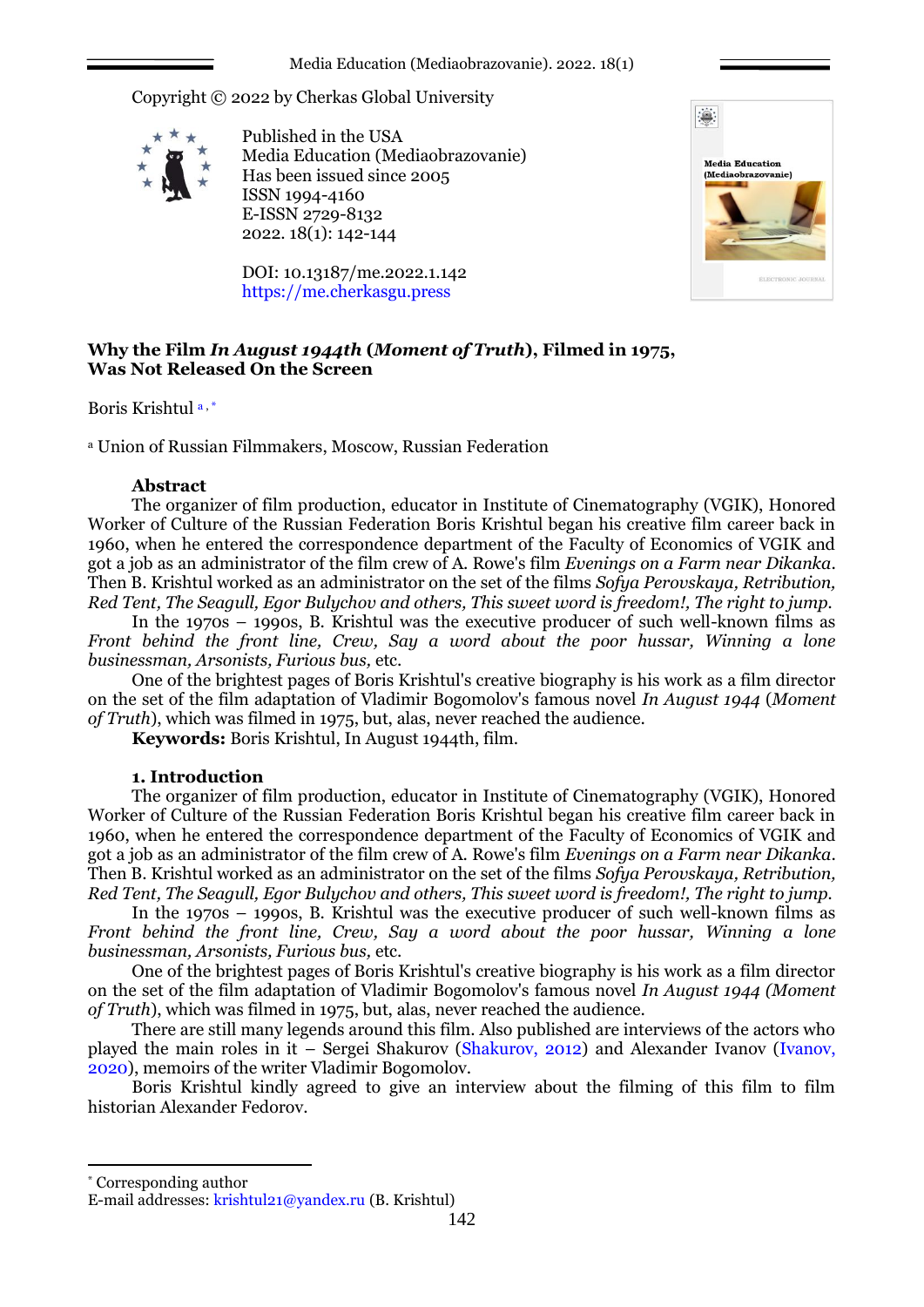– *I read with great interest the chapter from your book (Krishtul, Artemov, 2002) devoted to the filming of the film "Moment of Truth". In it, you describe in detail the conflict between the author of the novel "Moment of Truth" ("In August 1944"), writer Vladimir Bogomolov (1924– 2003) and director Vytautas* Žalakyavičius *(1930-1996). Since March 1975, you have been the executive producer of this film adaptation, and, of course, you have been privy to all the details of the events. You also cite in your book the following fragment from the letter of the writer to the general director of the studio N.T. Sizov: "The whole trouble with the director's script is that the director has the most remote, incorrect idea of the people and events that he must depict, and with the non-intervention of the studio, he persists in his delusions and his ignorance. These delusions of the director and his ignorance of the subject of the image cannot lead to anything good. Sincerely, V. Bogomolov, 22.06.75").*

– The conflict between the writer and director began to flare up literally immediately after V. Bogomolov read the director's script for the film. Instead of discussing it with us, Bogomolov for some reason stated his position in a letter addressed to the General Director of the studio. Such an act offended the director. V. Žalakyavičius "stood a pose" and asked me to protect him from contacts with V. Bogomolov. I found myself between a heavy hammer and a massive anvil. How to suppress the brewing squabble? No matter how hard he tried to convince the writer what a wonderful director is making the film, he heard the same thing in response: he doesn't understand ... he didn't fight ... he's off topic ... The director, on the other hand, was laconic in relation to the author and limited himself mainly to unprintable words.

After showing Vladimir Bogomolov the working materials of the film, I realized from his face that he did not like the material. – And these are counterintelligence officers?! Bogomolov exclaimed with pathos. – Unshaven, in dirty tunics (as if I forgot that this is how I described them, crawling through forests and swamps for weeks). Your director didn't fight, he doesn't know what the film is about...

*– In several publications in the press (and in your book, too), the following lines of the writer from a letter to the general director of the "Mosfilm" studio N.T. Sizov: "Since the director persists in his ignorance, in his delusions without the intervention of the studio, I consider it necessary to warn the studio that if all the necessary amendments are not made to the director's script, I will not be able to be responsible for the ideological content and artistry of the picture, and I will have only one way out: remove your name from the credits. Sincerely, V. Bogomolov, 22.06.75"). From which it seemed to follow that the writer gave up on the film and retired. Is it so?*

– Alas, no. Although at first it seemed so. "Vladimir Osipovich, maybe we'll put a caption "based on"? I asked Bogomolov. He immediately agreed and assured me that he would "step aside", that he would not be in the credits ... He left me at parting – in general, do what you want...

But in the fall of 1975, we received a telegram from Moscow: "Stop filming and urgently arrive in Moscow." It turned out that, having learned that V. Bogomolov had filed a lawsuit against us, on November 26, 1975, Sizov signed order No. 705 to suspend the production of the film. Its preamble read: "In connection with the creative disagreements that arose over the footage between the author and the director of the film *Moment of Truth*, and also because of the death of artist B. Babkauskas...".

On December 5, 1975, a meeting of the Moscow City Court was held on the claim of V.O. Bogomolov about the prohibition of filming the film *Moment of Truth* at the film studio *Mosfilm*. The court ruled: "Production of the film should be suspended and no filming should be made without the consent of the author. To try to find an acceptable solution for the author and the film studio and continue the work in order to prevent unprofitable expenses for the film studio.

By the way, in his now published diary, V. Bogomolov again returned to the fate of the work by V. Žalakyavičius, and what surprised me most of all was that he never remembered the trial, as if it never happened! The writer claimed that the true reason for the closing of the film was the death of the performer of the role of General Yegorov. Of course, the death of the wonderful Lithuanian artist B. Babkauskas was a heavy blow for the film crew, but our film did not die because the artist was gone – the outstanding writer Vladimir Bogomolov "buried" the living picture of the talented director with his own hands.